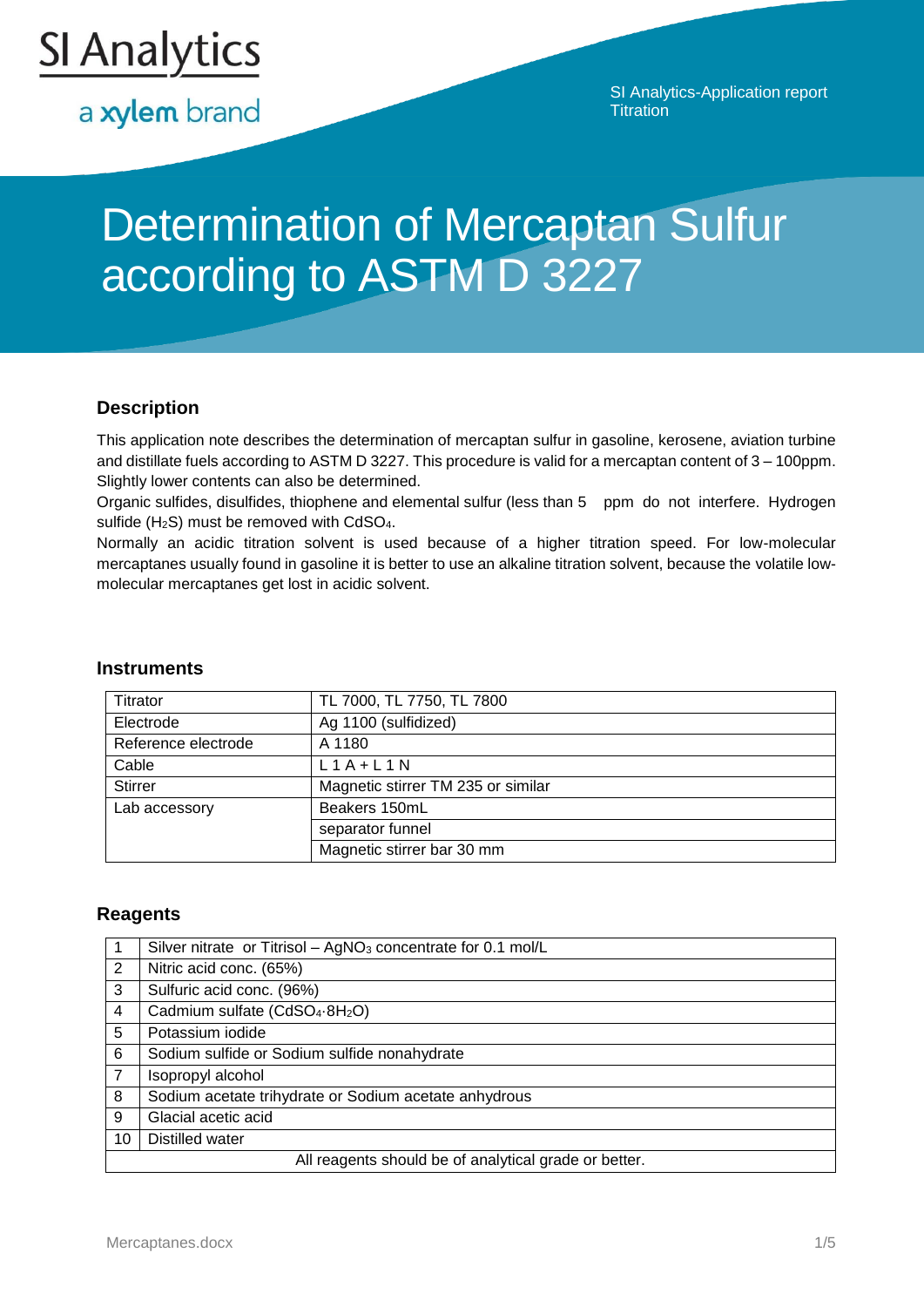# **Titration procedure**

#### **Reagents**

#### **KI-solution 0.1 mol/L**

17.0 g KI are dissolved in dist. Water made up to 1l. The exact concentration is calculated. Only needed if titer determination should be done according to ASTM D 3227.

#### **AgNO<sup>3</sup> – solution 0.1 mol/L (alcoholic solution)**

17.0 g AgNO3 are dissolved in 100ml dist. Water. After dissolution the mixture is made up to 1L with Isopropyl alcohol.

If Titrisol – AgNO<sub>3</sub> concentrate is used the content of one ampoule is made up to 1l in a volumetric flask with Isopropyl alcohol.

According to ASTM D 3227 the titer is determined with KI-solution: Six drops of concentrated HNO3 are added to 100 mL of dist. Water. Nitrogen oxides are removed by boiling for 5 min. After cooling down 5 ml of the 0.1 mol/l KI solution are added and the solution is titrated with AgNO<sub>3</sub> 0.1 mol/L to an Equivalence point (EQ).

The titer of this solution can also be determined as described in our Application note "Titer determination of AgNO<sub>3</sub>". We prefer this because this application uses NaCl as reference material which is available as certified reference material (CRM) for argentometric titrations.

#### **AgNO<sup>3</sup> – solution 0.01 mol/L (alcoholic solution)**

100ml of 0.1 mol/l alcoholic AgNO<sub>3</sub>-solution are made up to 1l in a volumetric flask with Isopropyl alcohol. This 0.01 m AgNO<sub>3</sub> should be prepared fresh daily. The exact concentration is calculated.

#### **Alkaline solvent**

2,7g Sodium acetate trihydrate (or 1.6g anhydrous Sodium acetate) are dissolved in 25 mL dist. Water and made up to about 1L with Isopropyl alcohol. Dissolved oxygen can be removed by purging the solution with a rapid stream of nitrogen for about 10 min.

#### **Acidic solvent**

2,7g Sodium acetate trihydrate (or 1.6g anhydrous Sodium acetate) are dissolved in 25 mL dist. Water and 4.6 ml glacial acetic acid are added. The mixture is made up to about 1L with Isopropyl alcohol. Dissolved oxygen can be removed by purging the solution with a rapid stream of nitrogen for about 10 min.

## **Diluted H2SO<sup>4</sup>**

100ml of conc. H2SO<sup>4</sup> are added in portions to 500ml of dist. water.

#### **CdSO<sup>4</sup> – solution**

150g CdSO<sup>4</sup> x 8H2O are dissolved in dist. Water. 10ml of diluted H2SO<sup>4</sup> are added. The mixture is made up to 1l with dist. Water.

#### **Na2S – solution**

10g of Na2S or 30.6g of Na2S x 9 H2O are dissolved in dist. Water and made up to 1l.

#### **Cleaning and storage of the electrode**

The electrodes are rinsed with Isopropyl alcohol, then with distilled water. The sulfidized Ag 1100 electrode can be used as delivered. The A 1180 reference is stored in water. The Ag 1100 electrode can be sulfidized with the Na<sub>2</sub>S – solution as described in the ASTM D3227. The A 1180 reference is stored in water.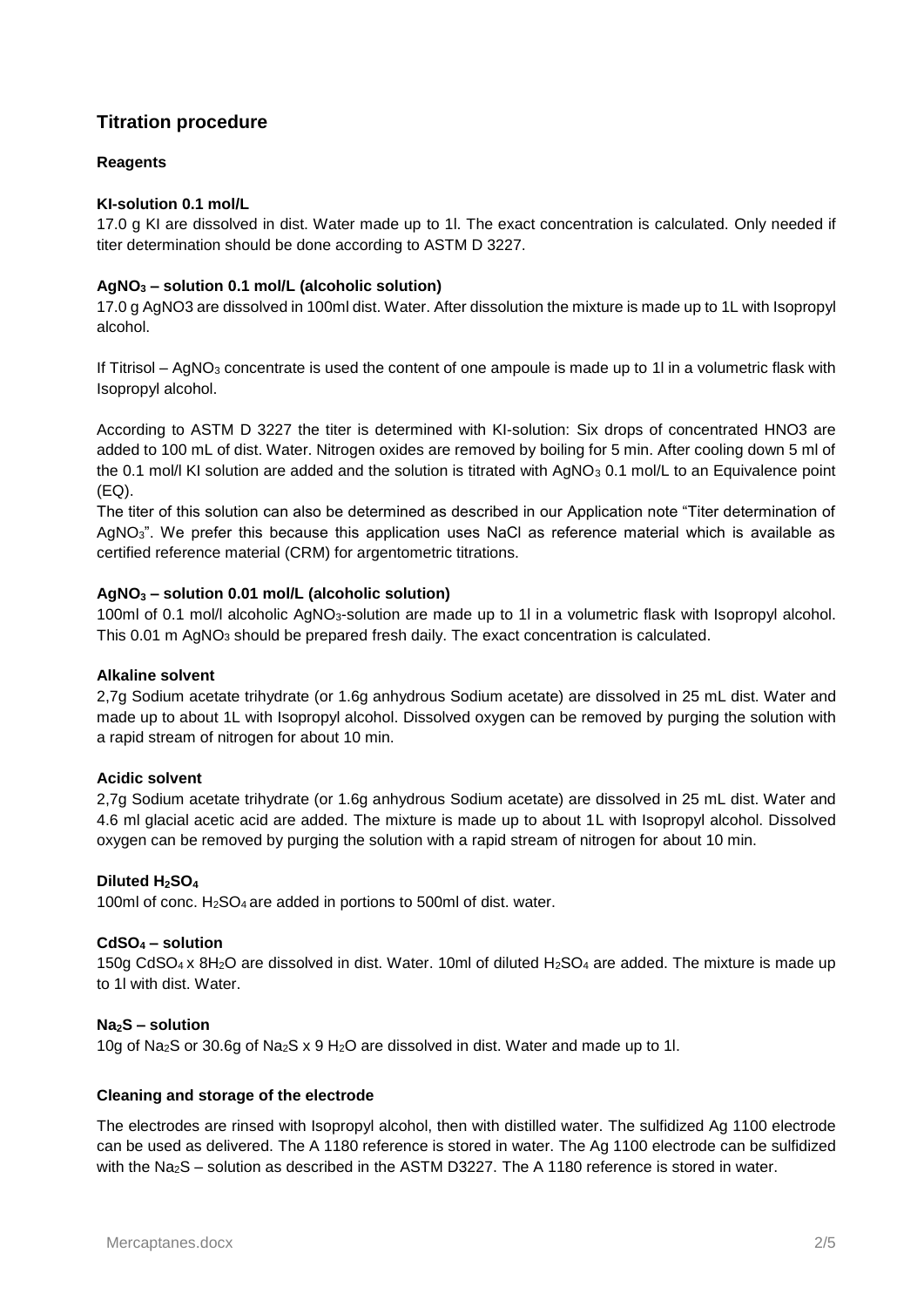#### **Sample preparation**

#### **Test for free H2S**

5 mL of the sample are mixed with 5 mL of the acid CdSO4 solution. The sample can be titrated directly, if no precipitate appears.

If a yellow precipitate appears, remove the H2S in the following matter: Place a quantity of the sample (about  $3 - 4$  times the amount needed for the titration) in a separator funnel containing a volume of the acidic CdSO<sub>4</sub> solution equal to the half of the sample and shake vigorously. Draw off and discard the aqueous phase, and wash the sample 3 times with 25-30 mL portions of water, withdrawing the water after each washing. Repeat the extraction with  $CdSO<sub>4</sub>$  until all of the H<sub>2</sub>S has been removed.

#### **Sample titration**

70mL of the solvent mixture (acidic or alkaline, depending on the sample) are placed in a beaker. 20 – 30mL of the sample are pipetted in this beaker. The sample is titrated immediately with 0.01 mol/L AgNO<sub>3</sub> solution to an EQ.

**Important:** The indicator electrode Ag 1100 must be connected with the reference connector of the titrator, using cable L 1 N. The reference electrode A 1180 must be connected to the DIN connector of the titrator with cable L 1 A.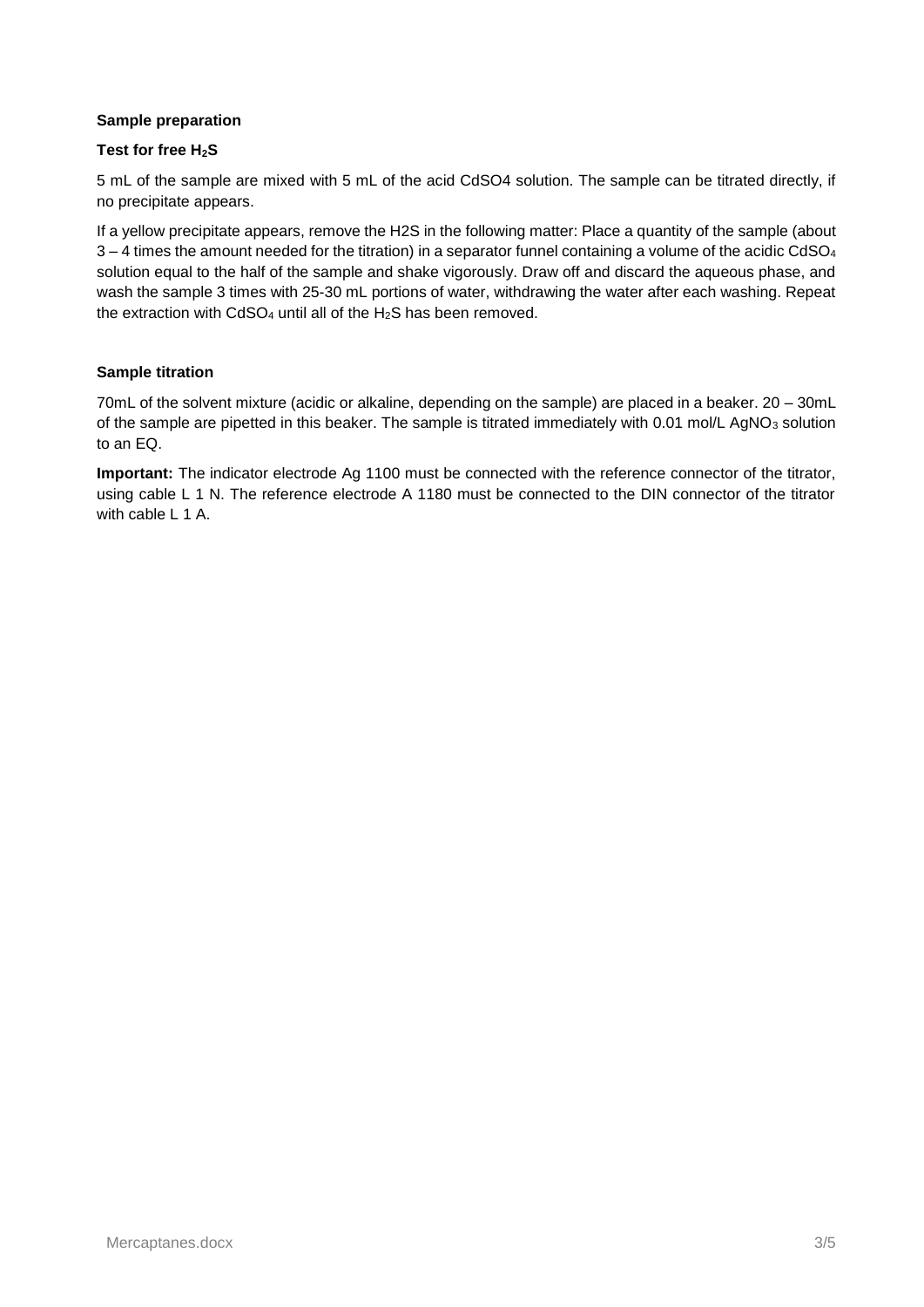# **Titration parameter**



| Default method          | Mercaptane sulfur   |                            |                 |
|-------------------------|---------------------|----------------------------|-----------------|
| Method type             | Automatic titration |                            |                 |
| Modus                   | linear              |                            |                 |
| Measured value          | mV                  |                            |                 |
| Measuring speed / drift | Individual          | Minimum holding time       | 5s              |
|                         |                     | Maximum holding time       | 15 <sub>s</sub> |
|                         |                     | Measuring time             | 4s              |
|                         |                     | Drift                      | 5 mV/min        |
| Initial waiting time    | 10 <sub>s</sub>     |                            |                 |
| Linear step size        | $0.05$ mL           |                            |                 |
| Damping                 | strong              | <b>Titration direction</b> | Decrease        |
| Pretitration            | off                 | Delay time                 | 0 <sub>s</sub>  |
| End value               | off                 |                            |                 |
| EQ                      | On $(1)$            | Slope value                | 250             |
| Max. titration volume   | $10 \text{ mL}$     |                            |                 |
| Dosing speed            | 100%                | Filling speed              | 30 <sub>s</sub> |

Calculation:

$$
R-SH[ppm] = \frac{(EQ1-B)*T*M*F1}{V*F2}
$$

| в               | 0         | <b>Blank value</b>                                |
|-----------------|-----------|---------------------------------------------------|
| EQ <sub>1</sub> |           | Consumption of titrant at first Equivalence point |
|                 | <b>WA</b> | Actual concentration of the titrant               |
| М               | 32,06     | Molecular weight                                  |
|                 | man       | sample volume in mL                               |
| F1              | 1000      | Conversion factor                                 |
| F <sub>2</sub>  |           | Conversion factor                                 |